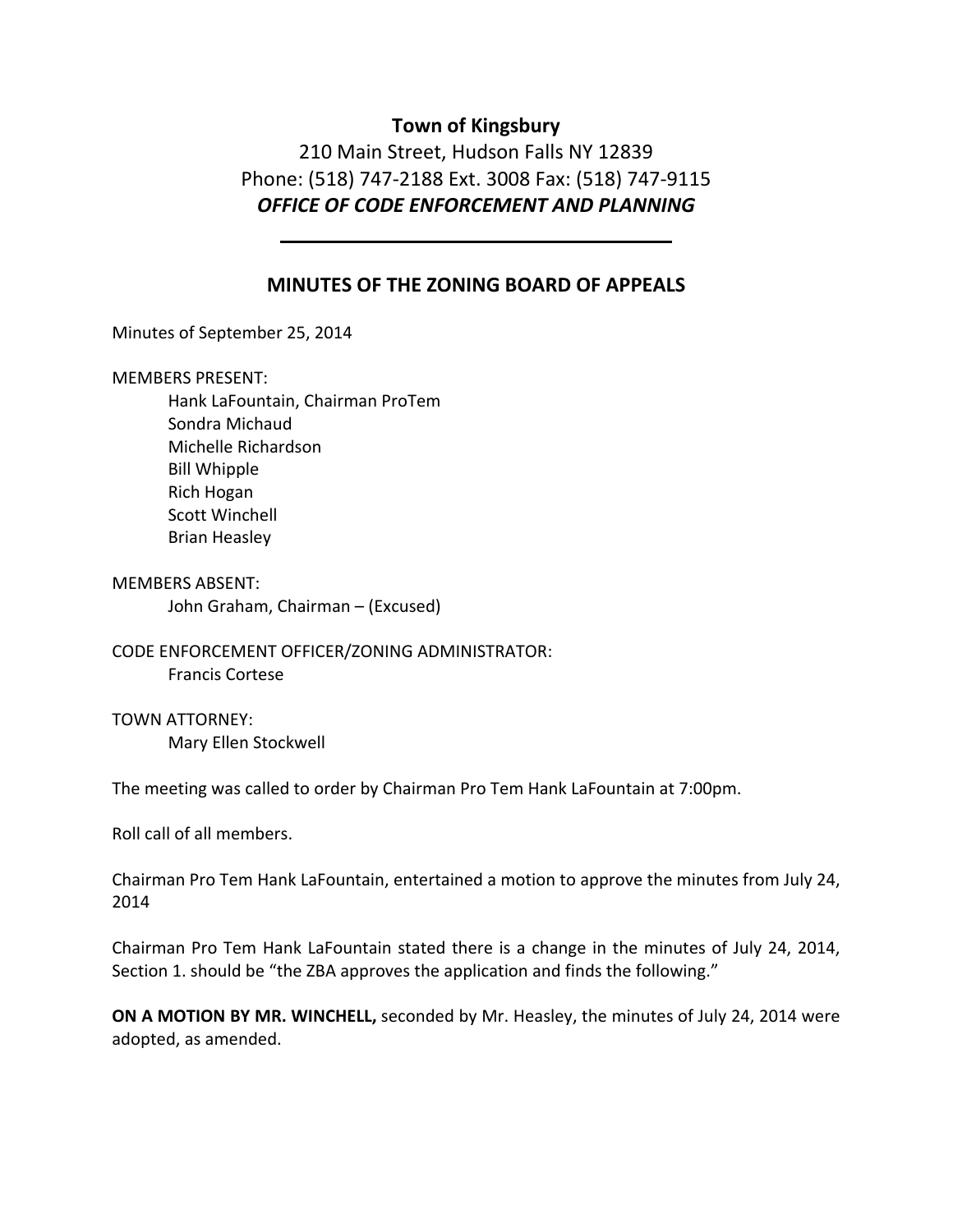Zoning Board of Appeals Meeting Page 2 of 5 September 25, 2014

**AYES: 7 NAYS: ABSTAIN: MOTION CARRIED**

**1. LARRY CLUTE** owner of the property known as 1906 Sanford Ridge Road, Queensbury NY, Town of Kingsbury, and tax parcel ID 127.‐1‐17.1 is seeking an area variance to construct an attached two car garage at this location with a side yard setback of 35 feet. This application was denied by the Code Enforcement Officer pursuant to Chapter 280, Section 280‐21 G 1 Regulations for Residential Agricultural Zoning District. The minimum required side yard setback is 50 feet for this Zoning District.

Chairman Pro Tem Hank LaFountain opened the Public Hearing.

Chairman Pro Tem Hank LaFountain invited Larry Clute to address the Board.

Mr. Clute stated the house is already started and the home owner would like an attached two car garage. He is asking a relief of 15 feet on a side yard setback.

Gary Trombley, 1900 Sanford Ridge Road, questioned if the garage was unattached would the setbacks be the same.

Mr. Cortese stated if the garage was unattached the setbacks are 10 feet from the property line. In this Zoning District the setbacks are 50 feet from the property line.

Mr. Trombley stated he has not been happy with the previous owner being able to subdivide the property. This happened over twenty years ago and is water underr the bridge now. Mr. Trombley also raised concerns about density requirements in this area. He questioned if the property was an acre as the Code Book states.

The board replied that the lot is .94 acres.

**ON A MOTIION BY MR. WINCHELL,** seconded by Mr. Whipple the Public Hearing was closed at 7:10 pm.

After further discussion among the board the following resolution was put forward.

## **ZONING BOARD OF APPEALS OF THE TOWN OF KINGSBURY COUNTY OF WASHINGTON, STATE OF NEW YORK**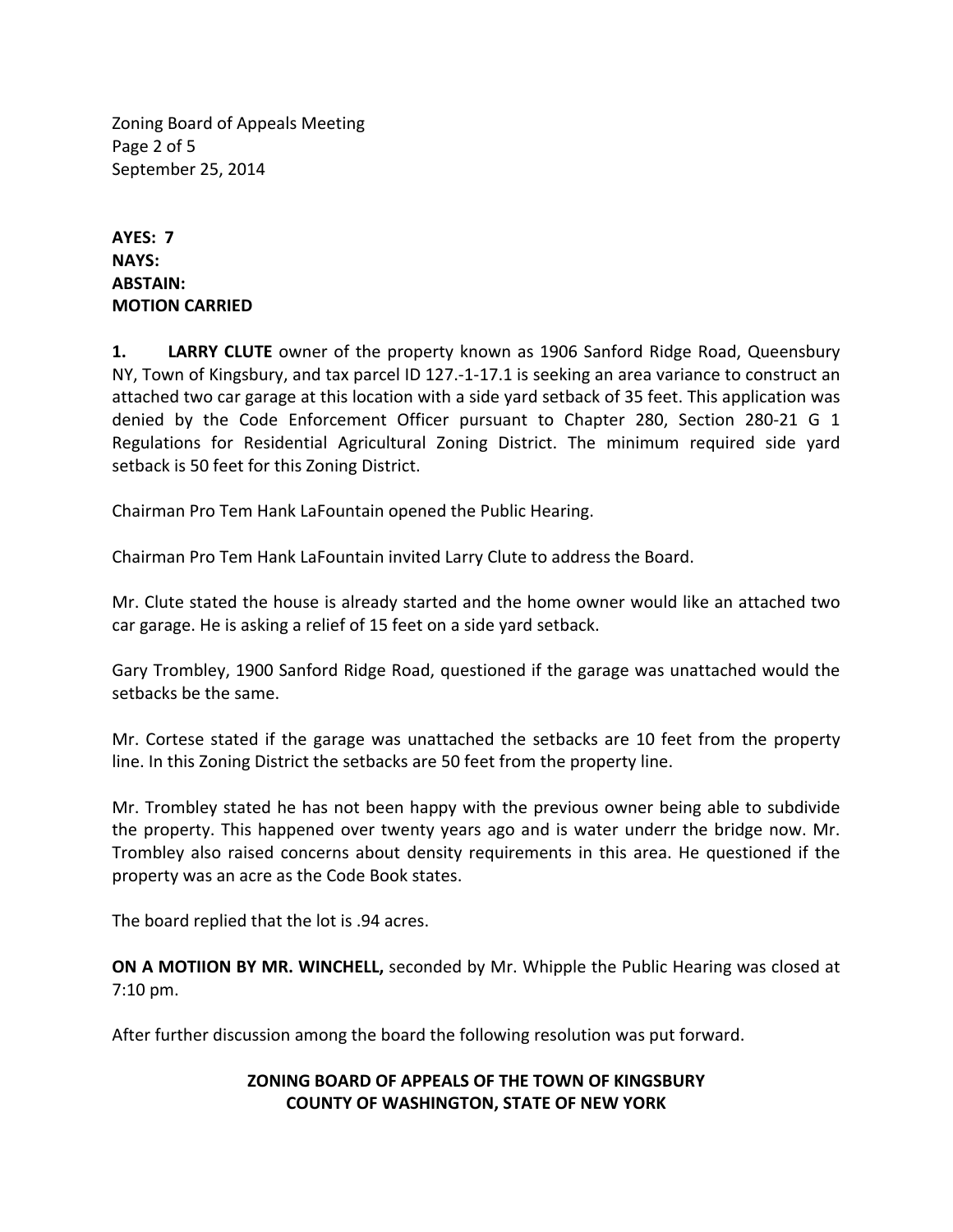Zoning Board of Appeals Meeting Page 3 of 5 September 25, 2014

> Resolution No. 1 September of 2014 Adopted September 25, 2014

Introduced by Michelle Richardson who moved its adoption

Seconded by Scott Winchell

## **RESOLUTION GRANTING AREA VARIANCE REQUEST OF LARRY CLUTE**

**WHEREAS**, pursuant to the Chapter 280 of the Code of the Town of Kingsbury, the Town of Kingsbury Zoning Board of Appeals (hereafter the "ZBA") is authorized and empowered issue variances in accordance with said Zoning Ordinance and Section 267 (now 267‐b) of the Town Law;

**WHEREAS,** Larry Clute (hereafter the "Applicant"), has requested an area variance for fifteen (15) foot relief from the current 50 foot side year setback to 35 foot setback to construct an attached garage, located at 1906 Sanford Ridge Road, identified as Tax Map Number 127.‐1‐ 17.1, and

**WHEREAS**, the Applicants request requires a variance from the side yard setback requirements found in Section 280‐21 G 1 of the Code of the Town of Kingsbury; and

**WHEREAS**, in accordance with the State Environmental Quality Review Act (hereafter "SEQRA"), the requested variance is a Type II action; and

**WHEREAS**, a public hearing was duly held on the requested variance on September 25, 2014 at the Kingsbury Town Hall, 210 Main Street, Hudson Falls, NY 12839 at which time the Applicant and members of the public were entitled to comment on the requested variance; and

**WHEREAS**, the ZBA has reviewed the Application and supporting materials, and has taken into consideration the comments from the public, and has reviewed the criteria found in Town Law Section 267‐b.

#### **NOW THEREFORE BE IT RESOLVED**: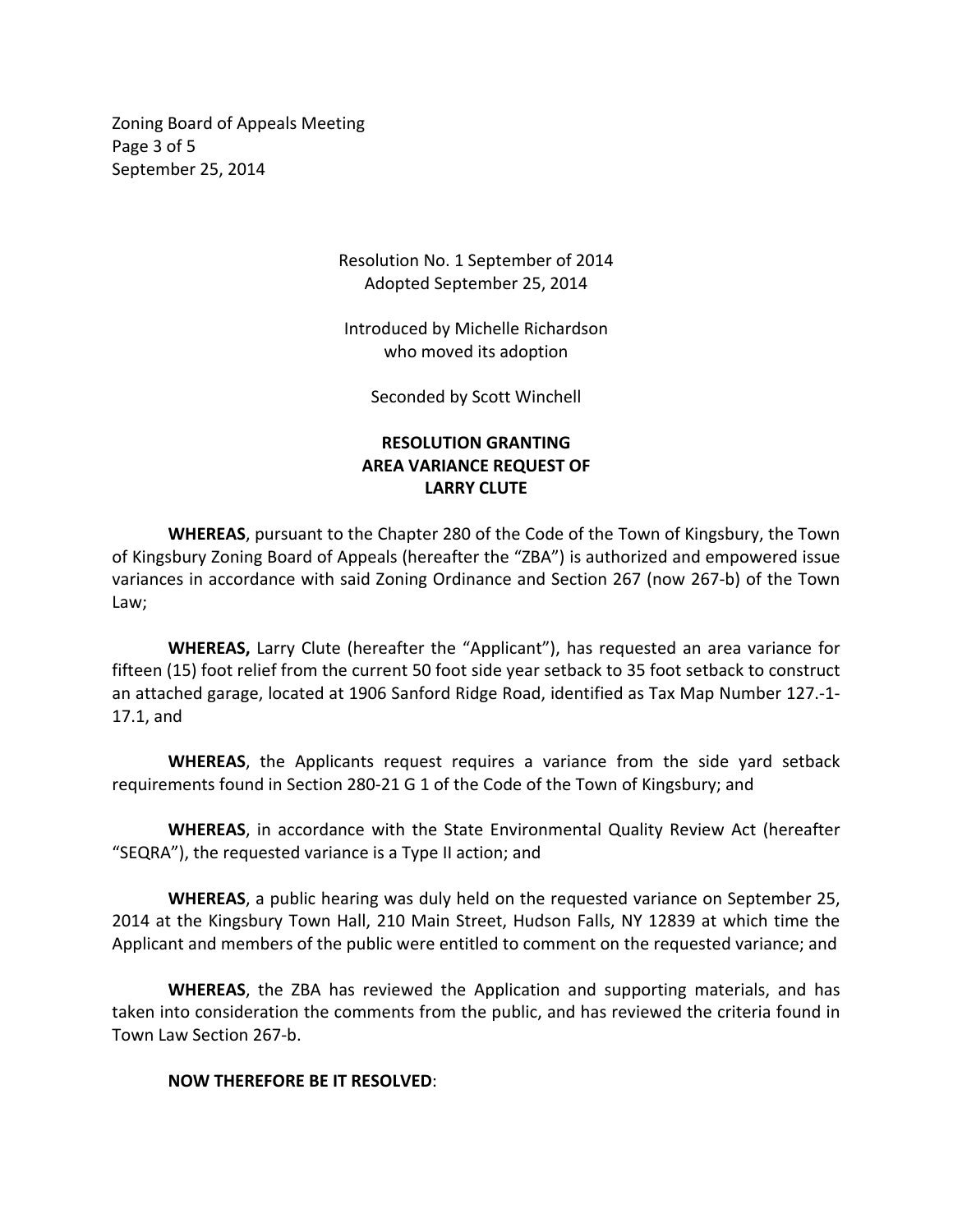Zoning Board of Appeals Meeting Page 4 of 5 September 25, 2014

Section 1. Considering the area variance requirements , in considering the benefit to the applicant if the variance is granted, as weighed against the detriment to the health, safety and welfare of the neighborhood or community by such grant, while noting that the ZBA must grant the minimum variance that it shall deem necessary and adequate and at the same time preserve and protect the character of the neighborhood and the health, safety and welfare of the community, the ZBA approves the application and finds the following:

> (a) Will an undesirable change be produced in the character of the neighborhood or will a detriment to nearby properties be created by the granting of the area variance?

> > No, as there were no members of the public there against such variance. This amount of relief is minimal which will not cause an undesirable change in the character of the neighborhood. The neighbor to the side of the property where the garage is to be built was not at the hearing to comment against the project.

 (b) Can the benefit sought by the applicant be achieved by some method, feasible for the applicant to pursue, other than through an area variance?

Yes, he could put an accessory structure on the property that would require 10 feet setbacks and would not need a variance.

(c) Is the requested area variance substantial?

No, as the current setback is fifty (50) feet and the applicant will still be thirty five (35) feet from the side yard as it is only a fifteen (15) foot side setback relief granted which the board does not consider substantial.

 (d) Will the proposed variance have an adverse effect or impact on the physical or environmental conditions in the neighborhood or district?

> No, cosmetically it makes sense to create the structure as proposed and this small variance will not adversely impact the environment conditions in this neighborhood.